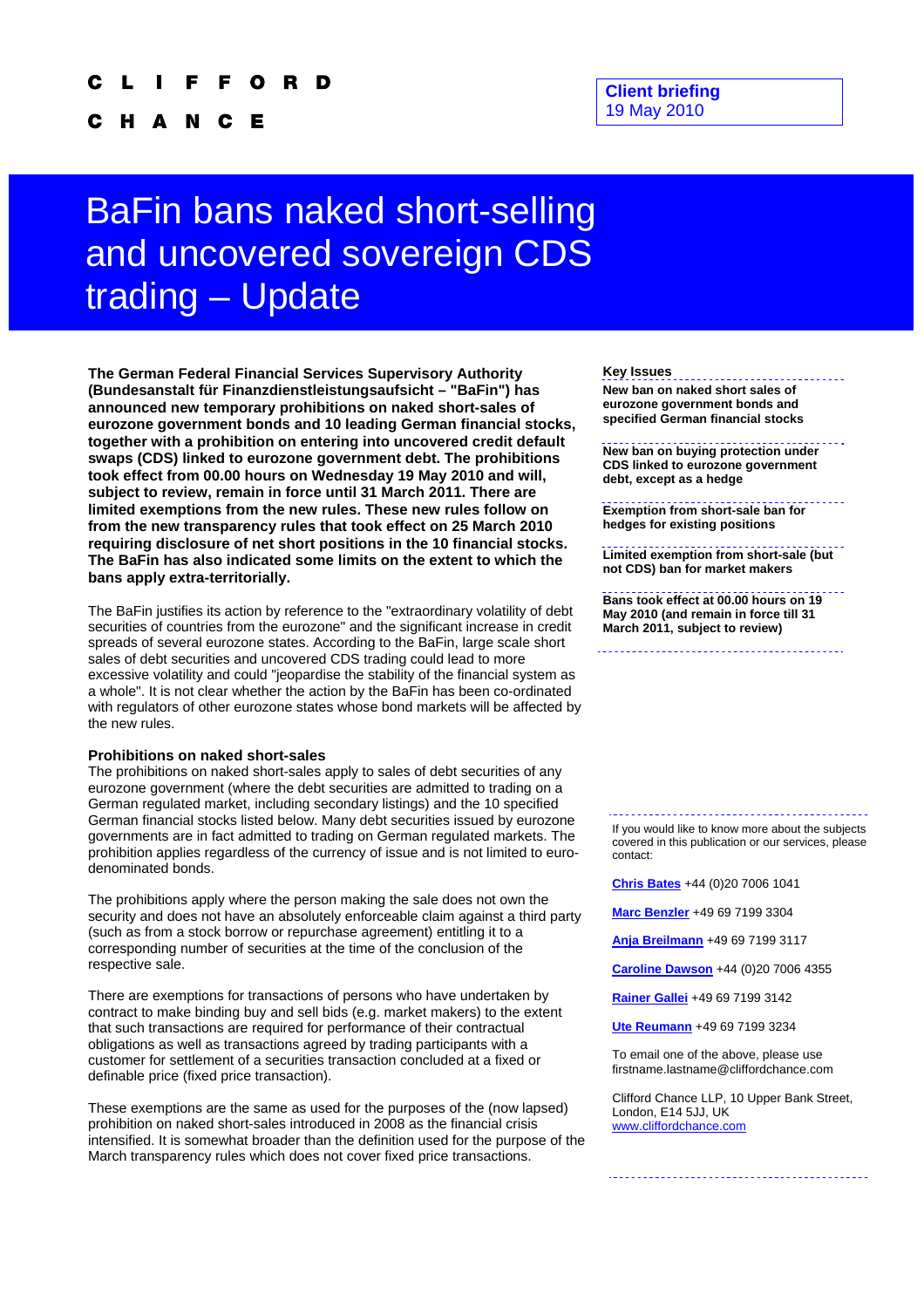There are also exemptions for short sales entered into to hedge an existing position (and there is no obligation to close out existing short positions). The decrees also contemplate that the BaFin may grant other exemptions on written request.

#### *The following shares are covered by the new rules: Aareal Bank AG, Allianz SE, Generali Deutschland Holding AG, Commerzbank AG, Deutsche Bank AG, Deutsche Börse AG, Deutsche Postbank AG, Hannover Rückversicherung AG, MLP AG and Münchener Rückversicherungs-Gesellschaft AG.*

According to informal discussions with the BaFin, the decrees seem not to be intended to apply to any derivatives on any underlying covered by the decrees relating to debt securities and shares. Whether transactions relating to an index or a basket including such instruments would be covered still seems not entirely clear.

### **Prohibition on uncovered CDS transactions**

The prohibition on uncovered CDS transactions applies where someone buys protection using a credit default swap and one of the reference obligations is an obligation of a eurozone state (and whether the transaction settles in cash or by delivery of securities). The prohibition also extends to transactions such as total return swaps or credit-linked notes which embed such a credit default transaction.

The prohibition applies unless the protection is bought to hedge an existing position in a reference obligation of the relevant CDS or in another financial instrument that would decrease in value if the creditworthiness of the eurozone state being the debtor of the reference obligation deteriorates. In addition, the hedge must from a commercial perspective result in a significant (or, in the words of the BaFin decree, a "more than insignificant") reduction of the credit risk deriving from the existing position.

Exempt from the prohibition are transactions which serve to close out existing CDS positions as well as transactions in Credit Linked Notes issued before the entering into force of the BaFin decree, but there is no obligation to close out existing uncovered positions.

There is no exemption for market makers from this prohibition.

#### **Territorial scope of application**

The BaFin decrees do not specify the territorial scope of the new requirements. While the prohibitions on naked short sales only cover debt securities admitted to trading on the regulated market of a German exchange and the shares of the ten afore-mentioned financial sector enterprises, the BaFin decree on uncovered CDS transactions is not limited to CDS on debt securities traded on a regulated market in Germany but generally extends to any CDS whose reference obligation is an obligation of a eurozone state.

As set out in the answers to frequently asked questions (FAQs) published by the BaFin in relation to the March transparency measures, the BaFin intended that such rules would apply to all holders of net short positions, irrespective of whether they are located in Germany or abroad. Informal discussions with the BaFin indicate that this may also be the case with respect to the new prohibitions on naked short sales with respect to the debt securities and shares covered by the decrees.

However, it seems that the BaFin will take a slightly more narrow approach in relation to uncovered CDS transactions. According to an informal statement by the BaFin, CDS transactions are only covered by the prohibition if either both parties enter into the contract in Germany or if at least the party accepting the offer to enter into the contract is located in Germany. While this approach may lead to some uncertainties (since it will often not be clear which party is making and which is accepting the offer), it shows that the BaFin decree is not applicable in a situation where neither party is located in Germany.

#### **Sanctions**

Like the March transparency measures, the BaFin's latest decrees are based on general powers under the German Securities Trading Act (*Wertpapierhandelsgesetz*) empowering the BaFin to make orders to counteract undesirable developments which may adversely affect the orderly conduct of trading in financial instruments or the provision of investment services or ancillary services or which may result in serious disadvantages for the financial market. However, the sanctions for contravention are not entirely clear.

While the German Securities Trading Act does not provide for any specific sanctions, the BaFin could revert to the general rules on the enforcement of administrative measures which continue to apply here. To the extent that a violation of the BaFin decrees also gives rise to market manipulation, the sanctions provided for in the German market abuse provisions would apply in any event. It was also reported but not confirmed that the legal basis for the BaFin decrees shall be amended and enhanced shortly so as to give the BaFin the right to directly apply sanctions.

The Federal Ministry of Finance (*Bundesfinanzministerium* – "**BMF**") has also announced its intention to propose legislation banning naked short selling. It recently published its draft proposals for a German Act to Strengthen Investor